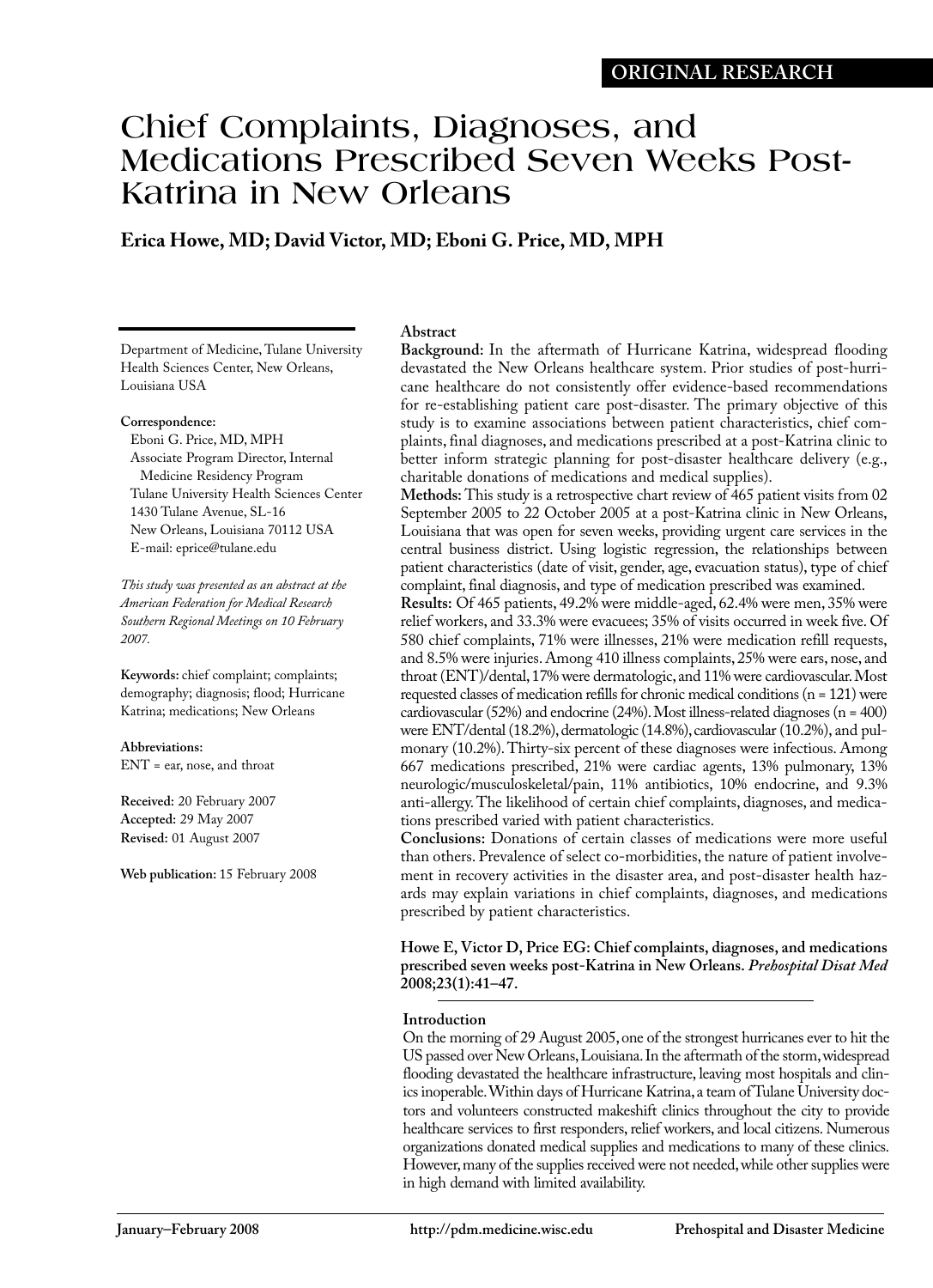Given the apparent random donation of medications and supplies, the authors conducted a literature search of other US hurricanes to determine whether there are formal recommendations to guide disaster relief organizations in their efforts. Agencies such as the [US] Centers for Disease Control and Prevention and other researchers published surveillance studies in the immediate aftermath of Hurricane Katrina and other storms.<sup>1–9</sup> These studies frequently describe common illnesses diagnosed and treated; however, details regarding specific chief complaints, final diagnoses, or types of medications prescribed for treatment of these conditions or medication refills were not reported routinely. Unfortunately, this is crucial information that could help direct better medical care in future post-disaster situations. Therefore, the primary objectives of this study are to describe and to examine the relationship between patient characteristics, chief complaints, final diagnoses, and medications prescribed post-Katrina and to provide the post-disaster medical assistance community with evidence-based recommendations regarding how to direct their aid and donations in future disaster situations.

### **Methods**

#### *Study Design*

A post-disaster clinic located in downtown New Orleans was selected to perform a retrospective chart review using all 471 existing charts collected between the opening and closing dates of the clinic (04 September 2005 to 22 October 2005). The clinic was operational during the time after which the city had undergone a massive evacuation facilitated by the military. It was chosen for reviewbecause it was centrally located within the metropolitan area, easily accessible to the public, and near a temporary military hospital that could be used if emergency services were needed.The clinic started under a tent, was open for service five days/week,and was staffed mostly by Tulane University Internal Medicine residents and faculty. There were few local citizens that accessed the clinic until the mayor opened the surrounding area in early October 2005. The clinic closed when nearby permanent clinic sites re-opened to serve the returning population. The Tulane University Health Sciences Center Institutional Review Board approved this study.

#### *Chart Review*

Each patient chart was randomly assigned a number used on all data collection forms to protect patient confidentiality. Data abstraction and coding were based on a coding schema agreed upon by study investigators.Two investigators (EH, DV) independently reviewed and coded the charts, and entered all data into a database.

### *Study Variables and Coding Schema*

A standardized form was created for all patient charts upon opening the clinic. For patients who presented for multiple clinic visits, each visit was coded separately. Throughout the coding process, if information was not provided for a variable category, it was coded as "unknown".

Demographic data including gender, age, race/ethnicity, evacuation status, and relief worker status were coded based on patient-reported answers. The categories of each demographic variable were defined as listed in Table 1. Notably, a number of evacuees returned to New Orleans to become rescuers post-disaster. Patients who fit both categories were coded as "evacuee" and "rescuer." Date of visit was coded according to the week during which the patient was seen. Date of visit was dichotomized into weeks 1–4 versus weeks 5–7 since New Orleans began to repopulate at week 5.

The chief complaint for each visit was classified as an "injury", "illness", or "medication refill". If more than one illness, injury, or medication refill was present for a patient visit, and if the complaints were from different disease processes, each chief complaint was coded separately under the same patient visit. Injuries were categorized into subtypes and location, and then coded as self-inflicted or inflicted by another. For illnesses, each chief complaint was categorized according to organ systems. If one or more medication refills were listed as the chief complaint, the chief complaint was coded by the class of medication. Table 2 lists the organ systems and medication classes defined in this study. Duration of symptoms was defined as "acute" if they had occurred for less than one month, and "chronic" if they had lasted one month or more.The number of issues addressed during each patient visit was coded as "single" or "multiple".

The coding schema used to classify final diagnoses is listed in Table 3. If the final diagnosis was absent, the investigators determined the most likely diagnosis based on the description of the chief complaint, physical examination, assessment, and plan listed. If multiple chief complaints were addressed, then an equal number of final diagnoses were coded.

Complexity of medical decision-making was classified as "minor", "moderate", and "severe". "Minor" complexity implied that little to no medical knowledge was required to diagnose and treat. "Moderate" complexity implied a substantial need for medical knowledge in diagnosis and treatment, but no need for subspecialist knowledge or referral to another facility for more advanced care. "Severe" complexity of medical decision-making indicated that advanced medical knowledge and/or subspecialist care was required to effectively diagnose and treat the patient.

Table 4 lists the coding schema used to classify *medications prescribed to treat an illness/injury*.The medications are listed by class.

### *Inter-Rater Reliability*

Inter-rater reliability (Kappa) was assessed for a random sample of 46 charts by determining reviewer agreement for coding of illness-related chief complaints and final diagnoses by organ system ( $\kappa$  = 0.966 and 0.952 respectively) and for coding of medication refill requests and prescriptions of medications for treatment by class of medication ( $\kappa$  = 0.851 and 0.928 respectively). The inter-rater reliability was in a range that experts consider to be in excellent or almost perfect agreement.<sup>10</sup>

#### *Statistical Processing*

Simple and multivariate logistic regressions were used to explore the presence, strength, and statistical significance of the association between the outcome variables of interest (type of chief complaints, final diagnoses, medications prescribed) and main covariates of interest (date of visit, gender, age). A subgroup analysis of patients for whom evacuation status was known was performed using multivariate logis-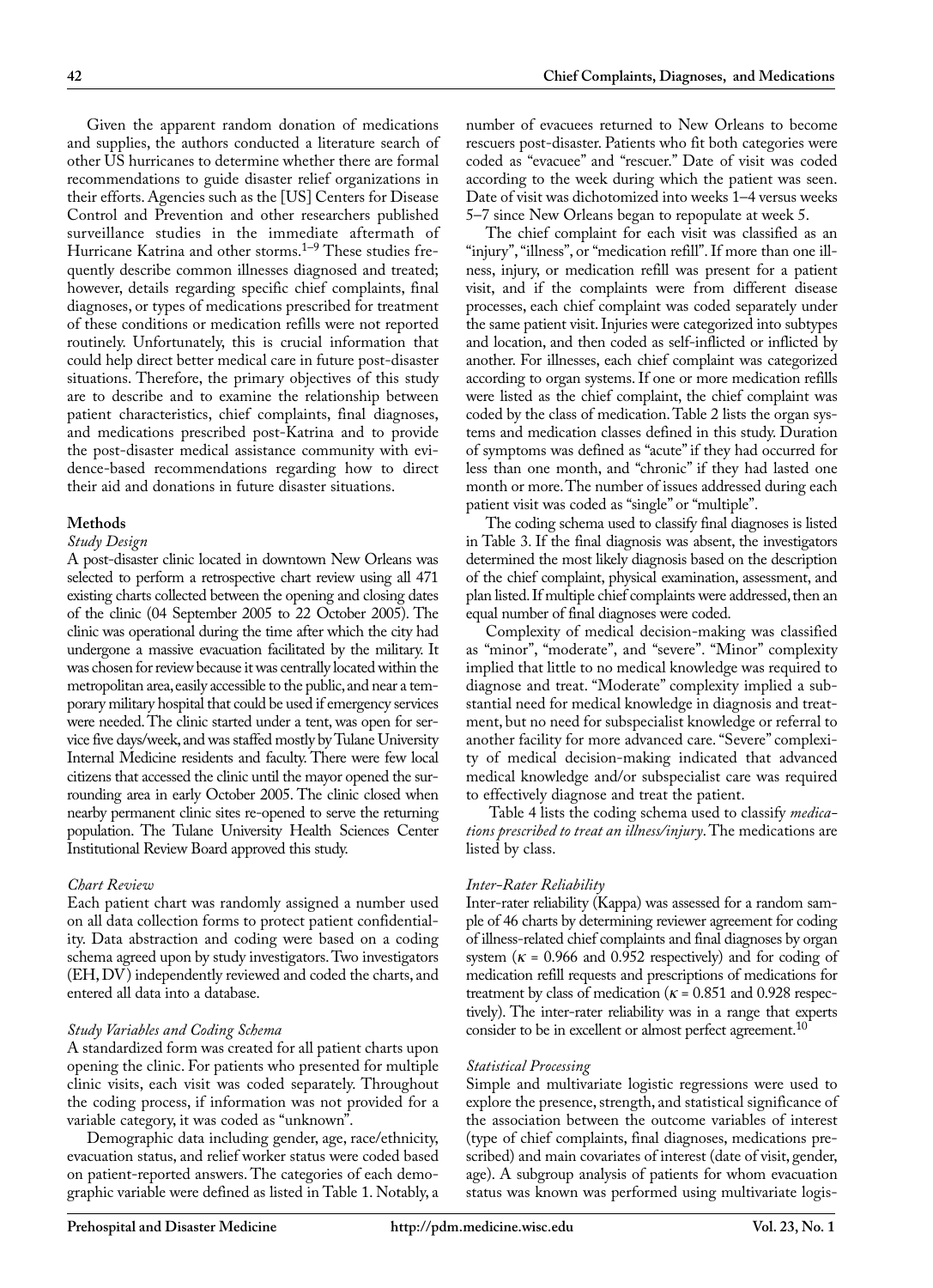| n (%)                                         |  |  |  |  |  |  |
|-----------------------------------------------|--|--|--|--|--|--|
| 44.0 (13.8)                                   |  |  |  |  |  |  |
| Gender                                        |  |  |  |  |  |  |
| 287 (62.4)                                    |  |  |  |  |  |  |
| 173 (37.6)                                    |  |  |  |  |  |  |
| Race/ Ethnicity                               |  |  |  |  |  |  |
| 60 (12.9)                                     |  |  |  |  |  |  |
| 83 (17.8)                                     |  |  |  |  |  |  |
| 46 (9.9)                                      |  |  |  |  |  |  |
| 5(1.1)                                        |  |  |  |  |  |  |
| 2(0.4)                                        |  |  |  |  |  |  |
| 269 (57.8)                                    |  |  |  |  |  |  |
|                                               |  |  |  |  |  |  |
| 163 (35.0)                                    |  |  |  |  |  |  |
| 172 (37.0)                                    |  |  |  |  |  |  |
| 130 (28.0)                                    |  |  |  |  |  |  |
|                                               |  |  |  |  |  |  |
| 155 (33.3)                                    |  |  |  |  |  |  |
| 176 (37.8)                                    |  |  |  |  |  |  |
| 134 (28.8)                                    |  |  |  |  |  |  |
| Date of Visit                                 |  |  |  |  |  |  |
| 211 (45.4)                                    |  |  |  |  |  |  |
| 254 (54.6)                                    |  |  |  |  |  |  |
| Howe @ 2008 Probospital and Disastor Modicino |  |  |  |  |  |  |

**Table 1**—Patient characteristics (n = 465; SD = standard deviation) Howe © 2008 Prehospital and Disaster Medicine

tic regression to examine the association between the outcome variables of interest (type of chief complaints, final diagnoses, medications prescribed) and date of visit, gender, age, and evacuation status. All statistical analysis was performed using STATA 8.0 Intercooled (College Station,Texas).

## **Results**

Among the 471 charts, six were excluded. Five charts were incomplete, and one chart was misplaced from another clinic site.The remaining 465 patient charts were included. Of the 465 charts reviewed, 77 (16.5%) were adjudicated by the third investigator (EP).

## *Demographics*

More than one-third ( $n = 165, 35.5\%$ ) of patients were seen during the fifth week. The average patient age was 44 ±13.8 years (Table 1); and patients 41–60 years of age accounted for nearly half of (49.2%) the population seen. Most patients were male (62.4%).Approximately 58% of charts did not identify the patient's race or ethnicity. Relief workers and evacuees each comprised approximately one-third of the population (35.0 and 33.3%, respectively); however, almost one-third of the charts were missing this information (28 and 28.8%, respectively).

## *Chief Complaints*

Most of the visitors had one complaint that had been present for less than one month (Table 2). Among the 580 chief complaints, 49 (8.5%) were injury-related, 410 (70.7%)

| <b>Total Number of Chief Complaints</b><br>$(n = 580)^*$                             | n (%)      |
|--------------------------------------------------------------------------------------|------------|
| <b>Injuries</b>                                                                      | 49 (8.5)   |
| Illness by Organ System                                                              | 410 (70.7) |
| Cardiovascular                                                                       | 46 (11.2)  |
| Dermatology                                                                          | 70 (17.1)  |
| Endocrine                                                                            | 7(1.7)     |
| Ears, Nose, Throat Dental                                                            | 104 (25.4) |
| Gastrointestinal/Genitourinary                                                       | 31(7.6)    |
| General/ID                                                                           | 12(2.9)    |
| Hematology                                                                           | 3(0.7)     |
| Musculoskeletal                                                                      | 37(9.0)    |
| Neurology-Psychiatry                                                                 | 43 (10.5)  |
| Pulmonary                                                                            | 36(8.8)    |
| Other                                                                                | 11(2.7)    |
| <b>Medication refills</b>                                                            | 121 (20.8) |
| Total number of medication refills<br>requested by drug class (n = 261) <sup>†</sup> |            |
| Cardiovascular                                                                       | 123 (47.1) |
| Endocrine                                                                            | 57 (21.8)  |
| GI/GU/GYN <sup>‡</sup>                                                               | 20 (7.7)   |
| Neurological/Musculoskeletal/Pain                                                    | 15(5.7)    |
| Psychiatric                                                                          | 9(3.4)     |
| Pulmonary                                                                            | 17(6.5)    |
| Other                                                                                | 20 (7.7)   |
| Acuity of symptoms per patient visit ( $n = 465$ )                                   |            |
| Acute                                                                                | 298 (64.1) |
| Number of issues per patient visit ( $n = 465$ )                                     |            |
| Single                                                                               | 357 (76.8) |

Howe © 2008 Prehospital and Disaster Medicine

**Table 2**—Chief complaints, acuity of symptoms, and multiplicity of issues

\* Each chief complaint category is not mutually exclusive as some patients presented with more than one type of complaint. †The total number of medication refills that were listed as a patient's chief complaint was 121. Since each patient may have requested more than one medication, the actual total number of medications requested was 261.

‡Gastrointestinal/Genitourinary/Gynecologic

illnesses, and 121 (20.8%) requests for medication refills. Most illness chief complaints were ENT/dental (25.4%), dermatologic (17.1%), or cardiovascular (11.2%). Most commonly requested classes of medications were cardiovascular (52.3%) and endocrine (24.3%).

### *Final Diagnoses*

Most illness-related diagnoses (n = 400) were ears, nose, and throat (ENT)/dental (18.2%), dermatologic (14.8%), cardio-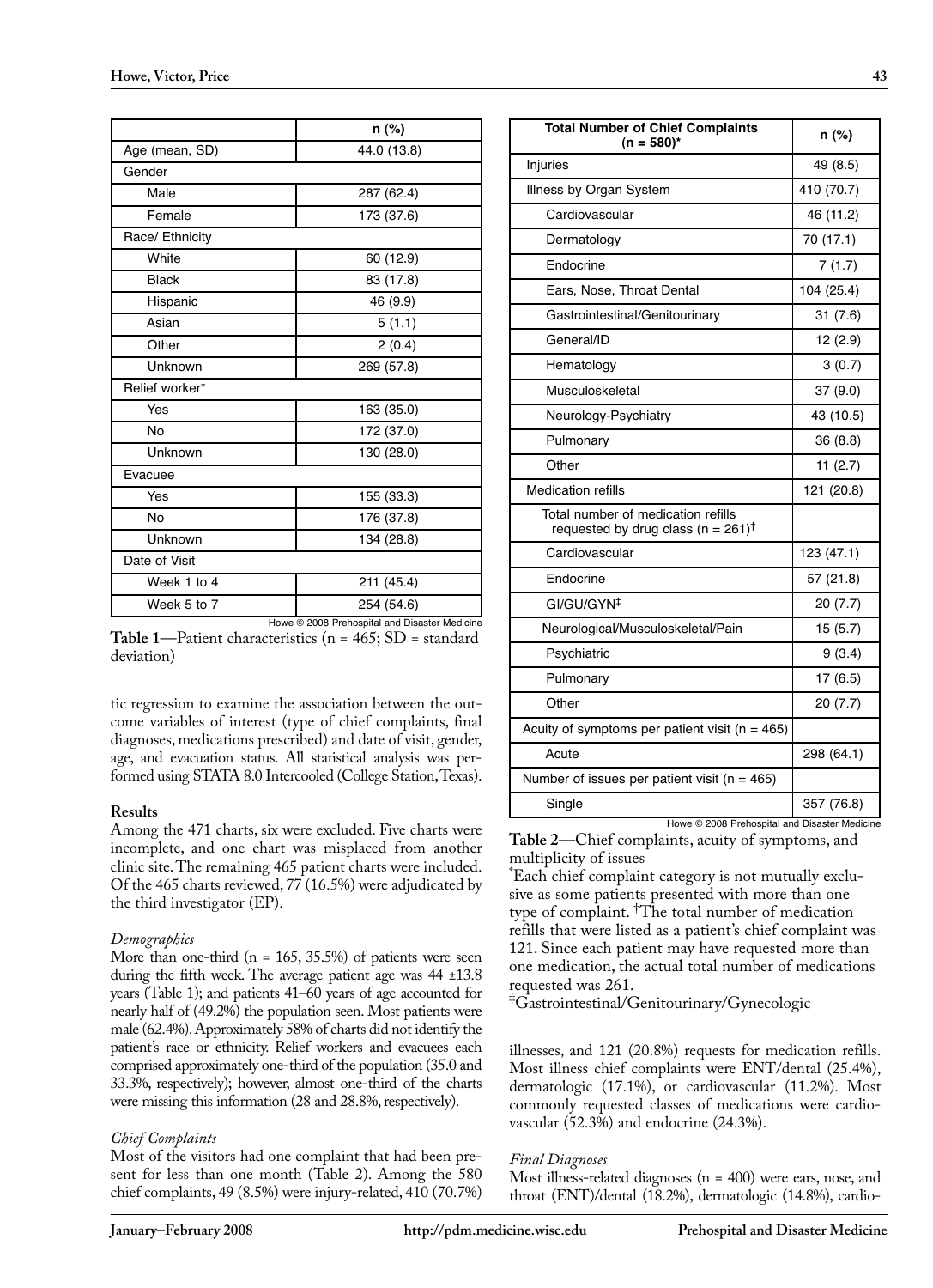| Final diagnosis ( $n = 580$ )                    | n (%)      |                                                                                                                                                                                                                                                                                                                            |
|--------------------------------------------------|------------|----------------------------------------------------------------------------------------------------------------------------------------------------------------------------------------------------------------------------------------------------------------------------------------------------------------------------|
| Injuries                                         | 49 (8.5)   |                                                                                                                                                                                                                                                                                                                            |
| <b>Medication refills</b>                        | 121 (20.9) |                                                                                                                                                                                                                                                                                                                            |
| Illnesses by Organ System                        | 400 (69.0) |                                                                                                                                                                                                                                                                                                                            |
| Cardiovascular                                   | 53 (10.2)  | Hypertension, hypertensive urgency/emergency, myocardial infarction,<br>congestive heart failure, arrhythmia, stable/unstable angina                                                                                                                                                                                       |
| Dermatology                                      | 77 (14.8)  | Sunburn, insect bites, shingles, folliculitis, contact dermatitis, electric<br>burn, skin abscess, onchomycosis, boils, scabies, acne vulgaris,<br>pityriasis, Candida skin infection, drug rash, psoriasis, cellulitis,<br>athlete's foot, tinea capitis/corporis, skin ulcer, herpes zoster,<br>hydradenitis suppurativa |
| Dressing changes                                 | 3(0.6)     | Dressing changes                                                                                                                                                                                                                                                                                                           |
| Endocrine                                        | 7(1.3)     | Diabetes, blood sugar check, hyper/ hypoglycemia,<br>hyper/hypothyroidism                                                                                                                                                                                                                                                  |
| Ears, Nose, Throat/Dental                        | 95 (18.2)  | Sinusitis, otitis, allergic rhinitis, conjunctivitis, pharyngitis, tonsillitis,<br>seasonal allergies, corneal abrasion, oral herpes, dental abscess,<br>caries, chipped tooth                                                                                                                                             |
| Gastrointestinal/Genitourinary/Gynecologic       | 34(6.5)    | Gastroenteritis, gastroesophageal reflux, inguinal hernia, constipation,<br>hemorrhoids, urinary tract infection/pyelonephritis, sexually<br>transmitted disease, vaginitis, genital warts, balantitis, prostatitis                                                                                                        |
| Hematology                                       | 3(0.6)     | Nosebleeds                                                                                                                                                                                                                                                                                                                 |
| Musculoskeletal/ Rheumatology                    | 36(6.9)    | Muscle sprain/strain, disc herniation, tendonitis, ganglion cyst,<br>rheumatoid arthritis, osteoarthritis, gout, joint strain                                                                                                                                                                                              |
| Neurologic/Psychiatric                           | 34(6.5)    | Tension/cluster/migraine headache, stroke, seizure, neuropathy,<br>vertigo, major depressive disorder, generalized anxiety disorder,<br>acute stress reaction, psychosis, drug abuse, alcohol abuse,<br>insomnia                                                                                                           |
| Pulmonology                                      | 53 (10.2)  | Asthma, chronic obstructive pulmonary disease, pneumonia,<br>bronchitis, upper respiratory infection, chemical pneumonitis                                                                                                                                                                                                 |
| Other                                            | 5(1.0)     | Pregnancy, claudication, loose sutures, dehydration                                                                                                                                                                                                                                                                        |
| Final diagnosis infection-related<br>$(n = 400)$ | 145 (36.2) |                                                                                                                                                                                                                                                                                                                            |
| Moderately complex decision ( $n = 465$ )        | 306 (65.8) |                                                                                                                                                                                                                                                                                                                            |
|                                                  |            | Howe © 2008 Prehospital and Disaster Medicine                                                                                                                                                                                                                                                                              |

**Table 3**—Overall final diagnoses and complexity of medical decision making

vascular (10.2%), and pulmonary (10.2%) (Table 3). A large proportion of these diagnoses were infection-related (36.2%). Among the 465 patient visits,65.8% required moderately complex decision-making.

## *Medications Prescribed*

Table 4 lists the specific types of medications prescribed. The clinic prescribed 667 medications (261 refills; 406 treatments).The most commonly prescribed agents included cardiac (21.6%), pulmonary (12.9%), neurological/musculoskeletal/pain (12.7%), antibiotics (11.4%), endocrine (10.0%), and anti-allergy medications (9.3%).

## *Association between Patient Characteristics, Chief Complaints, Diagnoses, Medications*

The probability of presenting with different types of chief complaints, being diagnosed with select conditions, or being prescribed certain medications varied with patient clinic visit date, gender, and age (Table 5).

*Date of Visit*—There was no significant difference in the probability of presenting with certain types of chief complaints according to the date of visit after adjusting for gender and age. However, compared to later visits, earlier visits were two times more likely to result in musculoskeletal/ rheumatologic diagnoses and neurological/musculoskeletal/pain medication prescriptions, and less likely to result in

*Gender*—Compared to women, men were four times more likely to present with injuries and less likely to request medication refills. Men also were less likely to be prescribed anti-allergy or endocrine agents, but almost twice as likely to receive dermatologic medications.

cardiovascular diagnoses or prescriptions.

*Age*—Compared to younger patients, older patients were less likely to present with injuries, but two times more likely to request medication refills. Older patients also were four times more likely to have and be prescribed medications for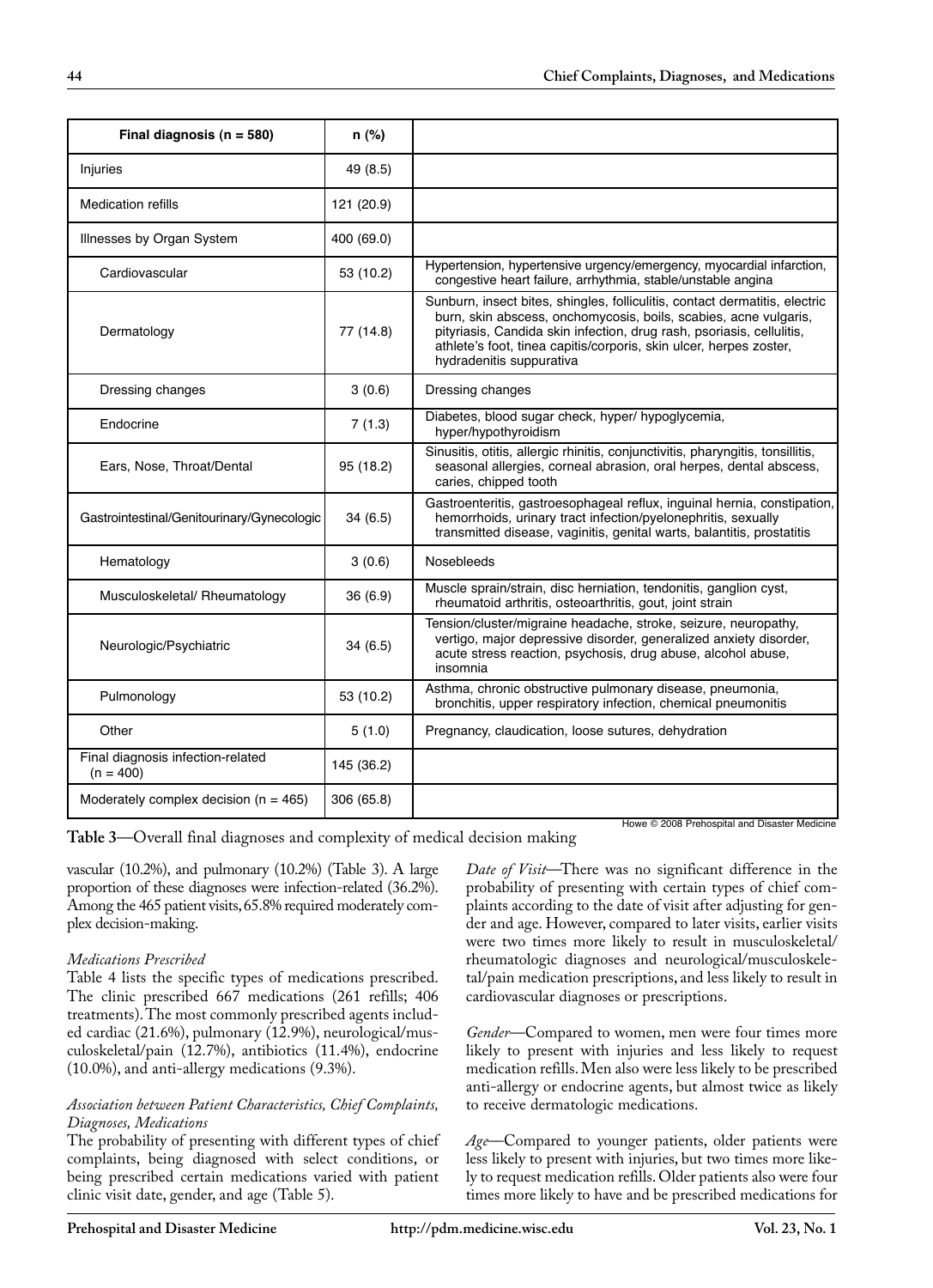| <b>Class of Medications Prescribed</b>     |                                                                                                                                                                                 | $n (\%)$   |
|--------------------------------------------|---------------------------------------------------------------------------------------------------------------------------------------------------------------------------------|------------|
| Allergy                                    | Antihistamines, decongestants, nasal preparations                                                                                                                               | 62 (9.3)   |
| Antibiotics                                | Antibacterial, antifungal, antiviral                                                                                                                                            | 76 (11.4)  |
| Cardiovascular                             | ACE-inhibitors/ARBs, beta blockers, calcium channel blockers,<br>diuretics, alpha blockers prescribed as antihypertensives,<br>nitroglycerin, anti-arrhythmics, anti-coagulants | 144 (21.6) |
| Dermatologic                               | Topical antibiotics, antifungals, antiparasitics, antivirals, steroids                                                                                                          | 51(7.6)    |
| Endocrine                                  | Oral steroids, insulin, oral hypoglycemic agents, thyroid agents, lipid-<br>lowering agents                                                                                     | 67 (10.0)  |
| Gastrointestinal/Genitourinary/Gynecologic | Proton pump inhibitors, H2 blockers, antacids, bladder agents, alpha<br>blockers prescribed to treat BPH, anti-diarrheals, promotility agents,<br>oral contraceptives           | 38(5.7)    |
| Neurological/Musculoskeletal/Pain          | Anti-convulsants, anti-migraine, NSAIDs, neuropathic pain agents                                                                                                                | 86 (12.7)  |
| Psychiatric                                | Antidepressants, antipsychotics, sleep aids                                                                                                                                     | 14(2.1)    |
| Pulmonary                                  | Antitussives, expectorants, inhalers                                                                                                                                            | 86 (12.9)  |
| Other                                      | Ophthalmologic medications, otologic medications, narcotics, vitamins                                                                                                           | 44 (6.6)   |

Howe © 2008 Prehospital and Disaster Medicine

**Table 4**—Medications prescribed for treatment and refills (n = 667; BPH = benign prostatic hypertrophy; NSAID = nonsteroidal anti-inflammatory drug)

cardiovascular conditions, and three times more likely to be prescribed endocrine agents; however, they were less likely to have infection-related diagnoses or to receive antibiotics.

*Subgroup Analysis*—Given that many charts were missing data on evacuation and relief worker status, the authors explored differences in the main covariates of interest between patients for whom these data were known, and those with missing data, using chi-square analysis for dichotomized variables.Relief worker status subsequently was excluded from the analysis since patients with unknown status had a significantly higher percentage of men than patients with known relief worker status. All analyses also excluded race/ethnicity secondary to the high proportion of missing data.

In a subgroup analysis of 328 patients for whom date of visit, gender, age, and evacuation status were known, the relationship between patient characteristics and chief complaints, diagnoses, and medications prescribed were similar to findings described previously. However, controlling for evacuation status also revealed additional relationships. For example, while the likelihood of receiving cardiovascular medications still was less likely during earlier visits compared to later visits (0.6 vs.  $6.1, p = 0.02$ ), age was no longer statistically significant. The likelihood of neurological/musculoskeletal/pain prescriptions remained higher for earlier visits compared to later visits  $(18.0 \text{ vs. } 7.4, \rho \le 0.01)$ ; however, gender and evacuation status also were associated with the likelihood of receiving such medications (men vs. women:  $14.9$  vs.  $6.8, p = 0.03$ ;

evacuee vs. non-evacuee: 6.9 vs. 16.1,  $p = 0.02$ ). In addition, age became a significant factor for ENT/dental diagnoses whereby older patients were less likely than younger patients to be diagnosed with such problems  $(14.8 \text{ vs. } 28.7, p \le 0.01)$ . Older patients also were less likely to receive anti-allergy agents (10.9 vs. 19.7,  $p = 0.03$ ). Finally, evacuees were more likely to receive prescriptions for pulmonary medications compared to non-evacuees (19.7 vs.  $9.9, p = 0.02$ ).

### **Discussion**

Similar to previous studies, a large proportion of acute illnesses were dermatologic, ENT/dental, cardiovascular, and pulmonary diseases.<sup> $1-5,7-9,11-12$ </sup> Regarding the high frequency of ENT/dental complaints, this population may have been exposed to a greater degree of (real or perceived) mold from the flooding. However, previous studies of post-disaster populations found an increase in ENT and respiratory complaints in patients with higher psychological distress.<sup>13,14</sup> This may explain why a large proportion of patients presented with ENT/dental and respiratory complaints, and the infrequency with which patients presented with psychological complaints.

Variations in chief complaints, diagnoses, and medications by patient characteristics may reflect differences in prevalent co-morbidities and involvement in recovery activities. Older patients are more likely to have chronic medical conditions (e.g., cardiovascular disease) that require medical management. Associations between gender and evacuation status and diagnoses or medications prescribed may reflect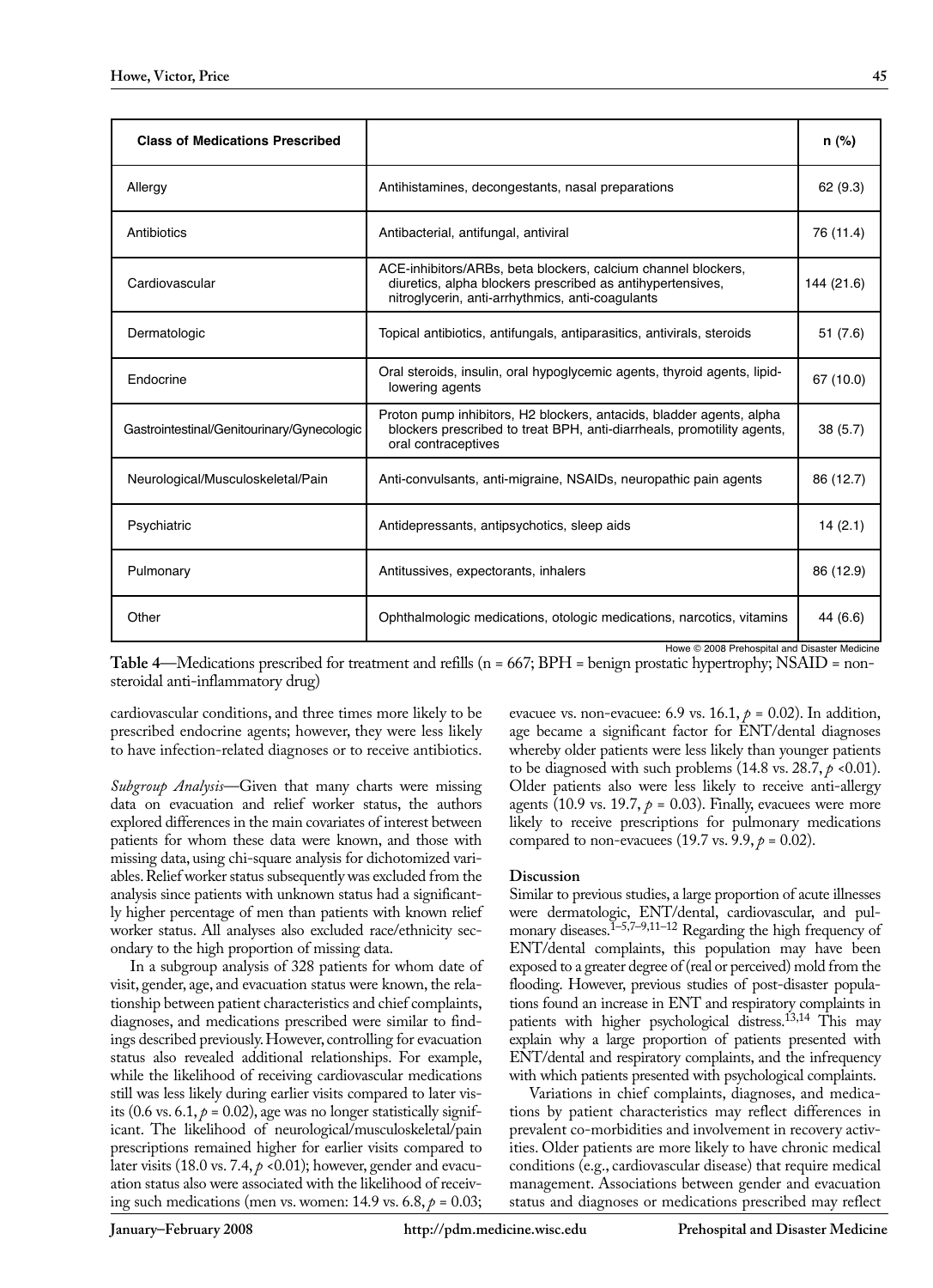|                                                | Week of Visit <sup>*</sup> |         | Gender $^\dagger$ |         |        | Age <sup>‡</sup> |      |       |         |  |
|------------------------------------------------|----------------------------|---------|-------------------|---------|--------|------------------|------|-------|---------|--|
|                                                | $1 - 4$                    | $5 - 7$ | $p$ -value        | Male    | Female | $p$ -value       | >44  | $<$ 4 | p-value |  |
| Complaints                                     |                            |         |                   |         |        |                  |      |       |         |  |
| Injury                                         | 9.3                        | 6.6     | 0.24              | 13.1    | 3.1    | < 0.01           | 4.7  | 13.9  | < 0.01  |  |
| <b>Illness</b>                                 | 72.9                       | 74.1    | 0.76              | 74.6    | 71.7   | 0.50             | 71.9 | 75.6  | 0.37    |  |
| Medicine refill                                | 21.8                       | 27.0    | 0.21              | 19.0    | 36.0   | < 0.01           | 33.7 | 15.7  | < 0.01  |  |
| <b>Final Diagnoses</b>                         |                            |         |                   |         |        |                  |      |       |         |  |
| Cardiovascular                                 | 5.2                        | 13.2    | < 0.01            | 9.2     | 7.8    | 0.57             | 15.9 | 3.9   | < 0.01  |  |
| Dermatological                                 | 19.8                       | 13.5    | 0.72              | 18.9    | 12.2   | 0.07             | 15.1 | 17.5  | 0.49    |  |
| <b>ENT/Dental</b>                              | 19.7                       | 19.6    | 0.98              | 17.1    | 24.2   | 0.07             | 17.0 | 23.3  | 0.09    |  |
| Gastrointestinal/Genitourinary/<br>Gynecologic | 6.2                        | 8.1     | 0.44              | 6.5     | 8.4    | 0.45             | 6.2  | 8.6   | 0.32    |  |
| MS/Rheumatological                             | 10.8                       | 5.2     | 0.03              | 7.7     | 6.8    | 0.73             | 7.6  | 7.0   | 0.77    |  |
| Neurology/Psychiatry                           | 5.4                        | 7.8     | 0.30              | 6.7     | 6.4    | 0.88             | 8.6  | 4.8   | 0.11    |  |
| Pulmonary                                      | 11.9                       | 10.9    | 0.74              | 10.9    | 12.1   | 0.70             | 9.8  | 13.7  | 0.19    |  |
| Infection-Related                              | 30.6                       | 31.3    | 0.87              | 33.1    | 27.6   | 0.22             | 26.3 | 37.4  | 0.01    |  |
| Medications                                    |                            |         |                   |         |        |                  |      |       |         |  |
| Allergy                                        | 13.2                       | 13.9    | 0.83              | 10.3    | 20.7   | < 0.01           | 12.5 | 15.5  | 0.30    |  |
| Antibiotics                                    | 16.4                       | 15.8    | 0.86              | 16.1    | 15.9   | 0.95             | 12.5 | 21.5  | 0.01    |  |
| Cardiovascular                                 | 0.7                        | 5.1     | < 0.01            | 1.6     | 3.2    | 0.14             | 4.1  | 0.9   | 0.01    |  |
| Dematologic                                    | 12.3                       | 8.7     | 0.21              | 12.9    | 6.9    | 0.05             | 8.1  | 13.4  | 0.06    |  |
| Endocrine                                      | 1.7                        | 0.8     | 0.27              | 0.6     | 3.9    | 0.01             | 1.9  | 0.6   | 0.17    |  |
| GI/GU/GYN                                      | 3.8                        | 3.9     | 0.98              | $3.5\,$ | 4.6    | 0.54             | 3.4  | 4.4   | 0.63    |  |
| Neuro/MS/Pain                                  | 21.0                       | 9.3     | < 0.01            | 16.3    | 10.1   | 0.07             | 17.2 | 11.2  | 0.06    |  |
| Psychiatric                                    | 1.1                        | 0.6     | 0.49              | 0.6     | 1.5    | 0.30             | 1.3  | 0.4   | 0.32    |  |
| Pulmonary                                      | 14.1                       | 14.1    | 0.99              | 14.3    | 13.7   | 0.86             | 11.8 | 17.5  | 0.08    |  |

**Table 5**—Association of patient characteristics with chief complaints, final diagnoses, and medications prescribed (ENT = ears, nose, throat; MS = multiple sclerosis)

\* Percentage adjusted for gender and age

†Percentage adjusted for week of visit and age

‡Percentage adjusted for week of visit and gender

the degree to which these groups were involved in cleaning, gutting, and reconstructing local homes and businesses that sustained damage from contaminated flood waters and mold, the suitability of work equipment used during these activities (e.g., N-95 respiratory masks), and preventive health education received prior to engaging in these activities. Accordingly, musculoskeletal disorders probably were more often diagnosed and treated in the earlier weeks following the storm when fewer patients would have had opportunities to learn about preventive health measures.

Similar to previous studies, $1,2$  most patients presented with acute complaints; however, a large proportion presented